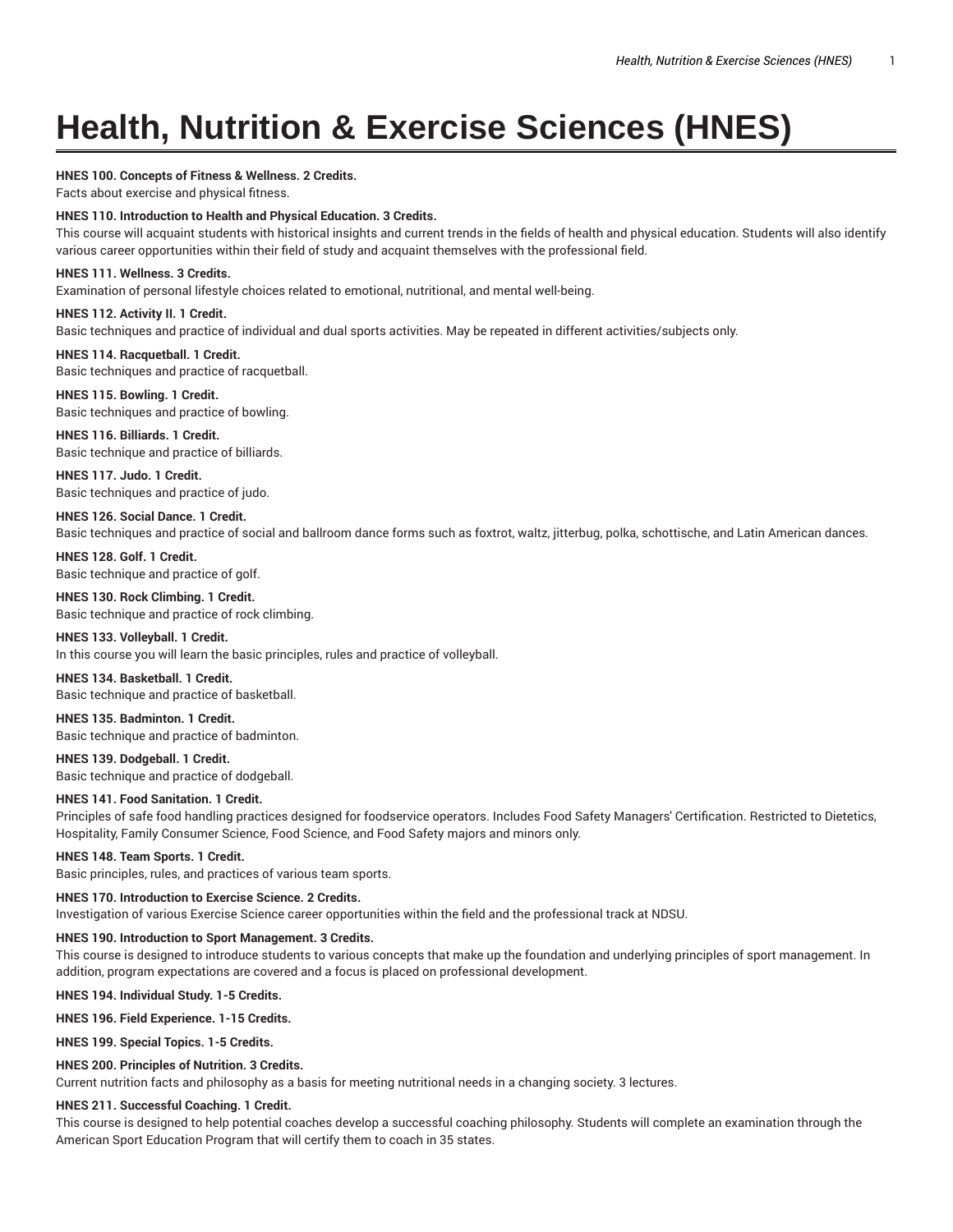### **HNES 217. Personal and Community Health. 3 Credits.**

Study of vital personal and community health issues. Particular attention to current health facts, habits, and attitudes as they relate to home, school, and community.

# **HNES 224. Sport and Event Management. 3 Credits.**

Introductory course in sport and event management that will provide students the opportunity to investigate the facilitation of sports events. A major component of this course will be working in a management or leadership role within a major sports event. Prereq: HNES 190.

### **HNES 226. Socio-Cultural Dimension in Sport. 3 Credits.**

Students will gain a level of understanding of how sport has and does contribute to the notion of nation building in North America and across the world. Prereq: HNES 190 and Sport Management professional program students only.

# **HNES 231. Officiating Football. 1 Credit.**

Rules and techniques of officiating football.

### **HNES 232. Officiating Basketball. 1 Credit.**

Rules and techniques of officiating basketball.

### **HNES 250. Nutrition Science. 3 Credits.**

Scientific principles of nutrition based on chemical structure and function of the nutrients. 3 lectures. Prereq or Coreq: CHEM 117 or CHEM 121.

### **HNES 251. Nutrition, Growth and Development. 3 Credits.**

Examination of growth and nutrient needs through the lifecycle. Prereq: HNES 200 or HNES 250.

# **HNES 254. Curriculum, Standards and Assessment in Physical Education. 3 Credits.**

This course bridges the gap between theory and practice by providing a practical approach to curriculum writing, standards development and assessment techniques used in K-12 physical education programs. Prereq: HNES 110. Co-req: HNES 256.

# **HNES 255. Professional Preparation in Middle School Physical Education. 3 Credits.**

Instruction of various fundamental movement for middle school students. Students will be exposed to such activities as team sports, intermediate movement skills, and games. Prereq: Students must be Physical Education majors.

# **HNES 256. Professional Preparation in High School Physical Education. 3 Credits.**

Instruction in the fundamentals of teaching high school physical education activities. Prereq: HNES 110. Co-req: HNES 254.

# **HNES 257. Professional Preparation in Elementary School Activities. 3 Credits.**

Instruction of various fundamental movements for elementary aged students. Students will be exposed to such activities as dance, gymnastics, fundamental movement skills, and games. Prereq: HNES 254.

# **HNES 260. Athletic Training Medical Terminology. 1 Credit.**

Medical terminology related to athletic training and other allied health professions.

### **HNES 261. Food Selection and Preparation Principles. 3 Credits.**

Scientific principles underlying food selection, preparation, and preservation; integration of nutrition principles, food standards, cost comparisons, and new food developments. 3 lectures. Prereq: HNES 141 and CHEM 117 or CHEM 121.

### **HNES 261L. Food Selection and Preparation Principles Laboratory. 2 Credits.**

Illustrates and extends lecture topics and stresses practical application of scientific food preparation principles. Important: Students who have a severe food allergy should self-regulate and carry and know how to use auto-injectable epinephrine and antihistamines to treat emergency reactions. Prereq: HNES 141. Coreq: HNES 261.

### **HNES 274. Introduction to Youth and Interscholastic Sport. 3 Credits.**

The course will allow students to gain an understanding of issues, administration and organization of youth and interscholastic sport. Requirements to be completed will encourage students to think about the current events or issues and explain the effect each may have on the industry in the present and future of youth and interscholastic sport. Prereq: HNES 190. Co-req: HNES 226.

### **HNES 276. Professional Observation. 1 Credit.**

Observation in a setting providing established health-fitness services. Prereq: HNES 170 and HNES 272.

### **HNES 291. Seminar. 1-5 Credits.**

# **HNES 292. Global Practicum: Study Abroad. 1-15 Credits.**

Pre-Arranged study at accredited foreign institutions (study abroad), domestic institutions (National Student Exchange) or on approved study abroad programs. Pre-requisite: Sophomore standing and prior approval by International Student and Study Abroad Services and major department. Graded 'P'or 'F' (Undergraduate), or 'S' or 'U' (Graduate).

# **HNES 294. Individual Study. 1-3 Credits.**

**HNES 299. Special Topics. 1-5 Credits.**

# **HNES 301. Motor Learning and Performance. 3 Credits.**

Study of the principles of motor learning and development and how those principles apply in physical education and sport skill development. Prereq: acceptance into the Physical Education program.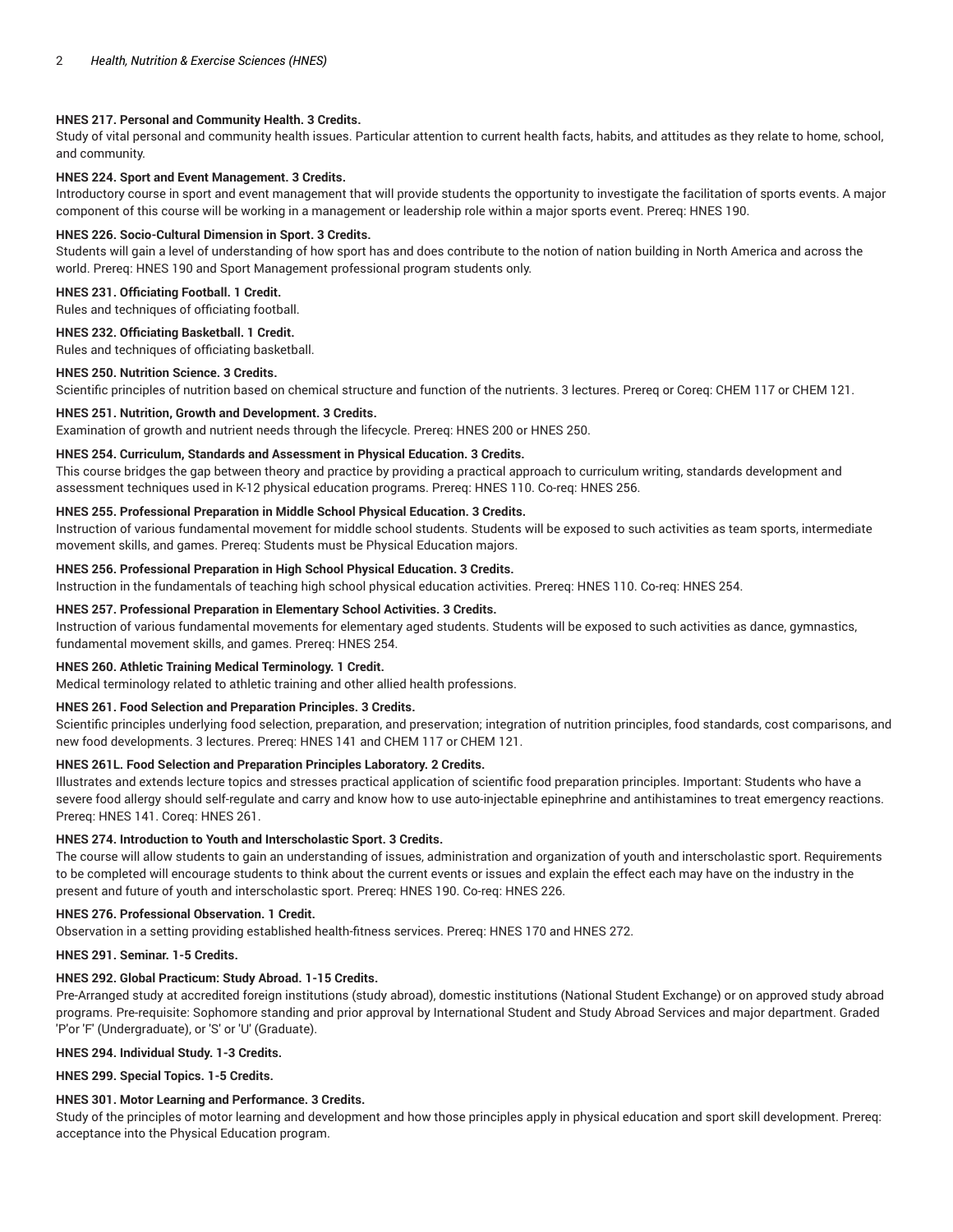### **HNES 304. Sport Promotion and Public Relations. 3 Credits.**

This course explores the aspects of the sports promotion industry and how industry interfaces with the consumer. Theories of sport promotion and public relations will be related to promotion efficacy. Prereq: HNES 190, HNES 224 and students must be admitted to the Sport Management professional program.

### **HNES 336. Methods Of Coaching. 3 Credits.**

Provides information necessary to coach at any level from elementary to college. Includes broad overview of the philosophy, methodology, and management of sport. Prereq: acceptance into the Health Education or Physical Education program.

### **HNES 341. Psychosocial Aspects of Health. 3 Credits.**

Study of the interaction of the person and his/her environment. Discussion of emotional states, physiological responses and behaviors influencing a person's health, and the health of those around them. Prereq: PSYC 111, HNES 110 and HNES 217 and students must be professional level 2 Health Ed majors.

### **HNES 345. Materials and Concepts of Health Education. 3 Credits.**

Development and dissemination of health content helping community and school health educators place health instruction in a perspective that relates it to efforts aimed at protecting and promoting the health of children, youth and adults. Prereq: HNES 367 and Health Education majors only.

### **HNES 350. Fitness Education Activities and Materials. 3 Credits.**

Topics related to teaching concepts-based fitness in high school physical education. Prereq: HNES 367.

### **HNES 351. Metabolic Basis of Nutrition. 4 Credits.**

Biochemical and physiological principles of human nutrition. Nutrients in relation to metabolic regulation. 4 lectures. Prereq: HNES 250, BIOC 260 or BIOC 460 and Dietetics professional standing.

### **HNES 353. Adapted Physical Education. 3 Credits.**

Current concepts and trends in adapted physical education, including the planning and implementation of adapted physical education curriculum and lessons designed to meet the needs of individuals with disabilities. Prereq: HNES 367.

### **HNES 354L. Introduction to Medical Nutrition Therapy Laboratory. 2 Credits.**

Supervised practice in dietetics, for Coordinated Program Dietetics students, in a health care setting. 1 three-hour laboratory. Prereq: HNES 251, HNES 351. Coreq: HNES 354.

# **HNES 354. Introduction to Medical Nutrition Therapy. 4 Credits.**

Introduction to the role and skills in nutritional care and application of skills necessary for beginning competency as a clinical dietitian. Prereq: HNES 251, HNES 351 and Dietetics professional standing.

### **HNES 361L. Foodservice Systems Management I Laboratory. 3 Credits.**

Menu and special event planning, food production, recipe analysis, and safety & sanitation for student-led "made-from-scratch" lab experience. Coreq: HNES 361.

### **HNES 361. Foodservice Systems Management I. 3 Credits.**

Principles and methods of purchasing, production, and management for quantity foodservice operations. 3 lectures. Prereq: HNES 261, HNES 261L.

### **HNES 365. Kinesiology. 3 Credits.**

Study of movement analysis with emphasis on anatomical and movement principles. Prereq: BIOL 220, BIOL 220L. Restricted to Exercise Science majors only.

# **HNES 367. Principles of Conditioning. 3 Credits.**

Scientific theory and application of principles and techniques of physical conditioning to optimize training programs. Introduction of a wide variety of sports activities and associated training protocols. Prereq: acceptance into the Health Education or Physical Education program.

### **HNES 368. Biomechanics of Exercise. 3 Credits.**

Study of the application of the principles of biomechanics and physics to human movement. Prereq: HNES 365. Restricted to Exercise Science professional majors only.

# **HNES 370. Exercise and Disease. 3 Credits.**

Focus on the role physical activity or inactivity plays in the development, inhibition, and/or treatment of common chronic and metabolic conditions. Prereq: BIOL 221, BIOL 221L and HNES 375. Co-Req: HNES 465.

# **HNES 371. Worksite Health Promotion. 3 Credits.**

Design and implementation of worksite health promotion programs and the benefits for employees and employers. Prereq: HNES 375 and Exercise Science professional majors only.

# **HNES 374. Methods in Resistance Training and Cardiovascular Conditioning. 3 Credits.**

This course is designed to provide the student knowledge in the techniques of resistance training, cardiovascular conditioning, and program design. Prereq: HNES 365. Restricted to Exercise Science professional students only.

### **HNES 375. Research Methods and Design in Exercise Science. 3 Credits.**

Understanding and application of a wide variety of research design principles and methodology in exercise science. Prereq: STAT 330 and Exercise Science professional majors only.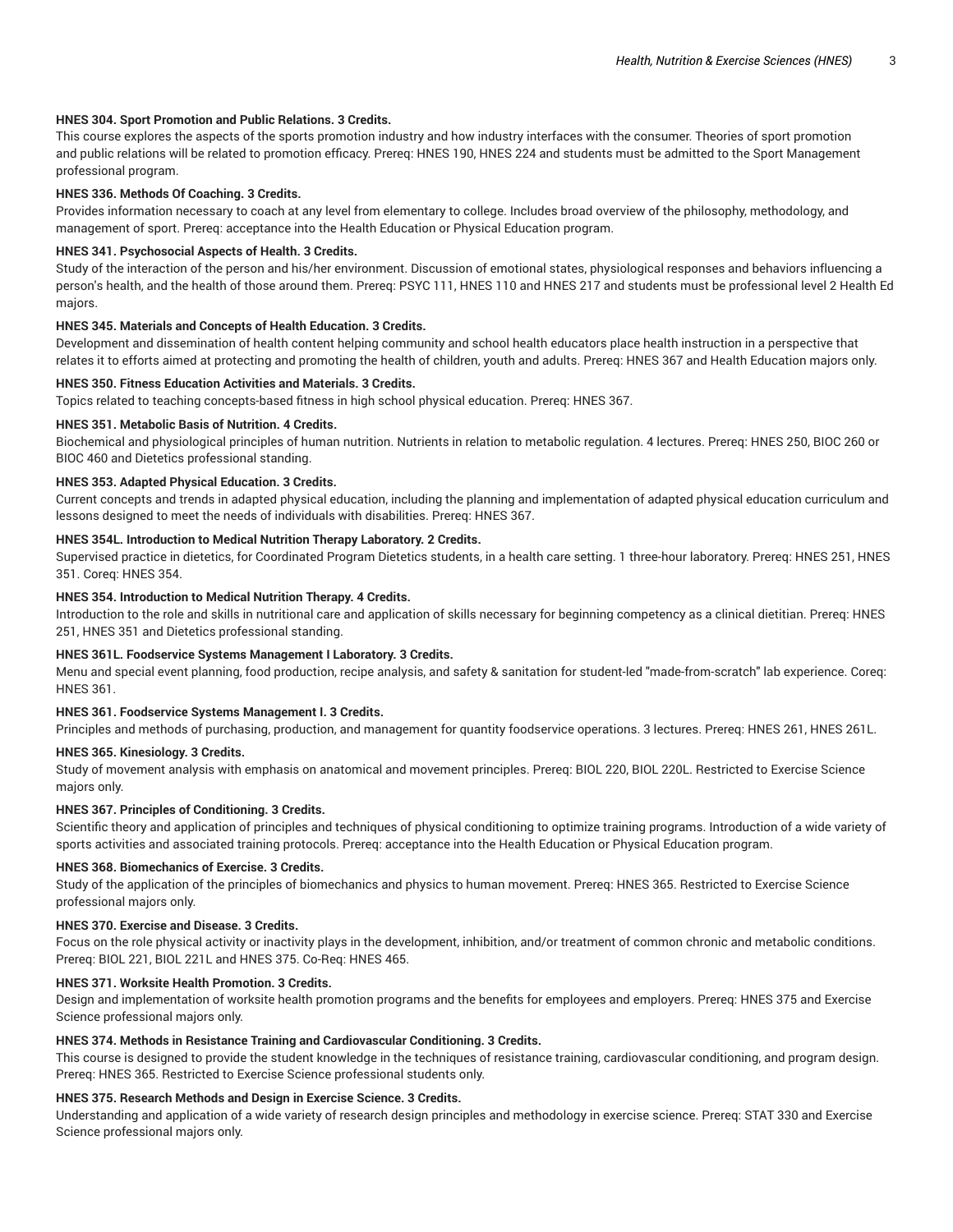# **HNES 376. Adapted Physical Activity. 3 Credits.**

Current concepts and trends in adapted physical activity, including the planning and implementation of physical activity programs and sports designed to meet the needs of individuals with disabilities. Prereq: Exercise Science professional status.

# **HNES 379. Global Seminar. 1-6 Credits.**

NDSU instructed experience or field study in a foreign country. Conducted in English for residence credit. Pre-requisite: Prior approval by International Student and Study Abroad Services and major department. May be repeated. Standard Grading.

# **HNES 388. Prevention and Care of Athletic Injuries. 3 Credits.**

This course is designed to introduce the student to basic care, treatment, and prevention of athletic related injuries. Other sports medicine concepts will also be discussed.

# **HNES 391. Seminar. 1-3 Credits.**

# **HNES 392. Global Practicum: Study Abroad. 1-15 Credits.**

Pre-Arranged study at accredited foreign institutions (study abroad), domestic institutions (National Student Exchange) or on approved study abroad programs. Pre-requisite: Sophomore standing and prior approval by International Student and Study Abroad Services and major department. Graded 'P'or 'F' (Undergraduate), or 'S' or 'U' (Graduate).

### **HNES 394. Individual Study. 1-5 Credits.**

**HNES 399. Special Topics. 1-5 Credits.**

# **HNES 400. Interprofessional Health Care Practice. 3 Credits.**

This course is designed for pharmacy, nursing, allied sciences, and other allied health students focusing on the necessary knowledge, skills, and attitudes to function as an effective member of the health care team. Prereq: HNES 354. Cross-listed with CHP.

# **HNES 425. Practical Sport Marketing Research. 3 Credits.**

This course introduces students to research topics unique to sport and leisure marketing. This course will examine research relating to sport motivation for participants and spectators, connection to sport objects, sport consumer behavior, sport team identification, sport event attendance, sport analytics, sport finance, daily fantasy sport, eSports, sport economics, and the sociology of sport, among other topics. Students will be introduced to multiple ways of understanding research in sport and learning how to apply learned concepts and findings efficiently within the industry.Prereq: HNES 190, HNES 224, HNES 226 and restricted to Sport Management students only.

### **HNES 426. Sport Administration. 3 Credits.**

This course is intended to familiarize sport management majors with common administrative practices in sport. Prereq: HNES 190, HNES 224, HNES 226, HNES 304, HNES 431, HNES 436, junior standing and Sport Management professional program students only.

# **HNES 431. Governance, Policy, Legal Liability and Ethics in Sport. 3 Credits.**

This course examines how sport organizations interact and coordinate with numerous policy actors from inside and outside the sport realm to facilitate and coordinate the mechanisms of governance. Prereq: HNES 190, HNES 224 and students must be admitted to the Sport Management professional program.

# **HNES 436. Managing Sport Facilities. 3 Credits.**

This class will cover numerous issues from construction-related concerns to marketing facilities, naming rights, and concession concerns. Also covered will be topics related to the facility management side of the industry, with special attention paid to back-of-the-house operations such as water, heating, cooling, and related activities. This is a comprehensive course focusing on applied rather than theoretical knowledge. Prereq: HNES 190, HNES 224, HNES 226, HNES 304 and students must be admitted to the Sport Management professional program.

# **HNES 442. Community Health and Nutrition Education. 3 Credits.**

Nutrition education in community settings. Topics include behavior change, education and counseling theory, needs assessment, planning, implementation, and evaluation in a community setting. Prereq: HNES 251. {Also offered for graduate credit - see HNES 642.}.

# **HNES 442L. Community Health and Nutrition Laboratory. 2 Credits.**

Application of nutrition education and program development in community settings. Coreq: HNES 442. {Also offered for graduate credit - see HNES 642L.}.

### **HNES 445. Organization and Administration of Coordinated School Health Programs. 3 Credits.**

Examination of coordinated school health programs (CSHP). Analysis of the components of and approaches to development of CSHP. Emphasis on skills required for entry-level health educators. Prereq: HNES 345, senior standing.

# **HNES 452. Nutrition,Health and Aging. 3 Credits.**

Physiological changes with aging and their relationship to food habits and nutritional need. Common nutritional health problems with emphasis on prevention and treatment. 3 lectures. Prereq: HNES 200 or HNES 250. {Also offered for graduate credit - see HNES 652.}.

# **HNES 458L. Advanced Medical Nutrition Therapy Laboratory. 3 Credits.**

Supervised practice for CP students in nutrition care to accompany HNES 458. 1 eight-hour laboratory. Coreq: HNES 458.

### **HNES 458. Advanced Medical Nutrtion Therapy. 4 Credits.**

Principles in the nutrition care of patients with conditions requiring nutrition care. 4 lectures. Prereq: HNES 354 and Dietetics professional standing. {Also offered for graduate credit - see HNES 658.}.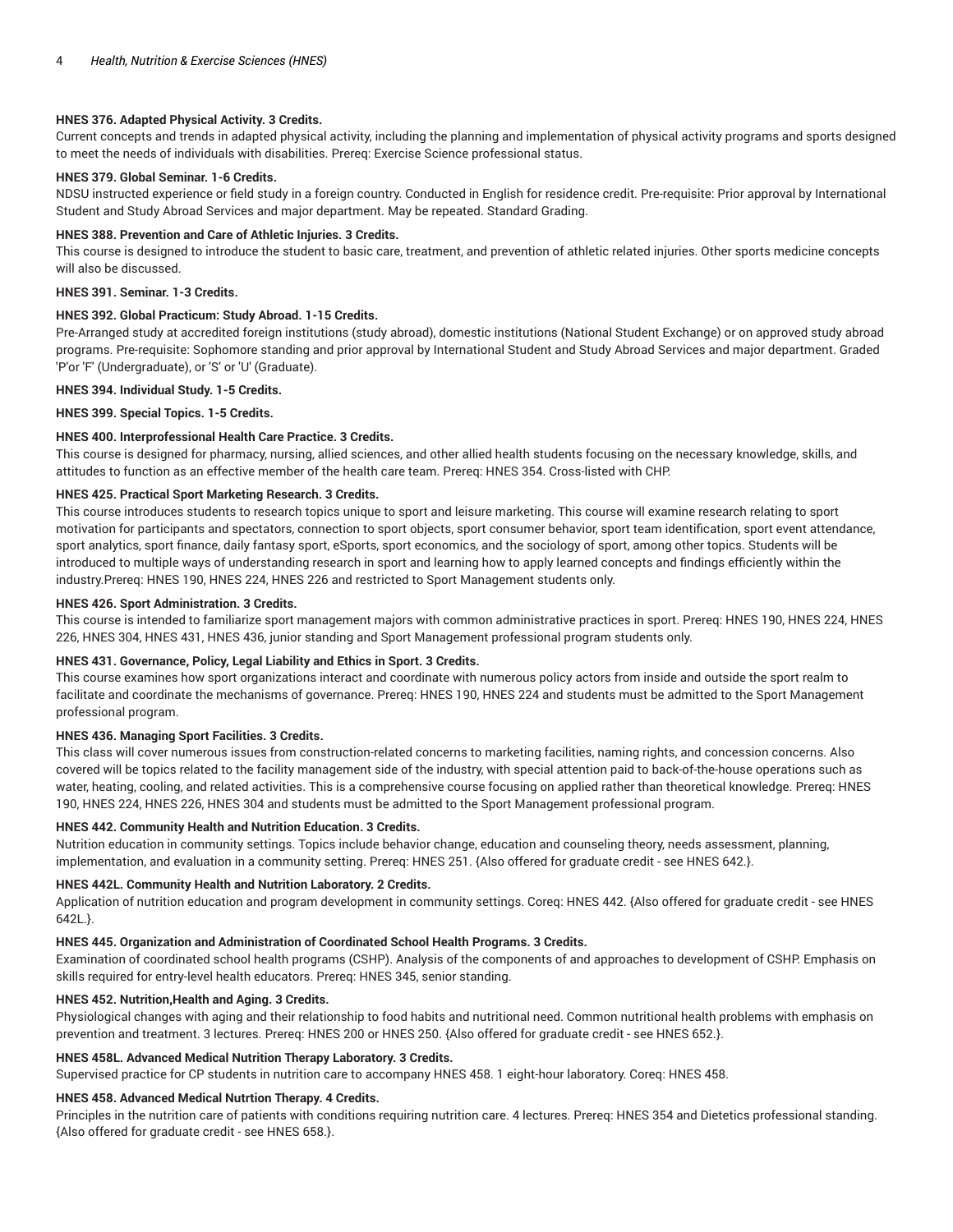### **HNES 460. Foodservice Systems Management II. 3 Credits.**

Role of foodservice in today's society. Application of administration concepts in foodservice operation including equipment, layout, marketing, and budget management. 3 lectures. Prereq: HNES 361. {Also offered for graduate credit - see HNES 660.}.

### **HNES 460L. Foodservice Systems Management II Laboratory. 3 Credits.**

Supervised practice for CP students in foodservice to accompany HNES 460. 1 eight-hour laboratory. Coreq: HNES 460.

### **HNES 461. Administrative and Social Aspects of Physical Education and Athletics. 3 Credits.**

Study of administrative principles and social aspects that influence the development of physical education and athletic programs. Prereq: HNES 350.

### **HNES 465. Physiology Of Exercise. 3 Credits.**

Effects of exercise on the physiology of the human body. Includes aerobic systems, strength/muscle adaptations, body composition, training programs, and other areas related to training. Prereq: BIOL 221, BIOL 221L and HNES 365, HNES 366. Restricted to Exercise Science professional majors only.

#### **HNES 466. Physiology Exercise Laboratory. 1 Credit.**

Laboratory exercises to test aerobic and anaerobic capacity, strength, body composition, dietary analysis. Coreq: HNES 465. Restricted to Exercise Science, Human Performance & Fitness or Athletic Training professional majors only.

# **HNES 467. EKG Monitoring. 3 Credits.**

Introduction of the student to the monitoring and interpretation of an electrocardiogram. Prereq: HNES 465, HNES 466 and Exercise Science professional majors only.

### **HNES 472. Exercise Assessment and Prescription. 3 Credits.**

Physiological testing procedures applicable to physical activity and fitness settings, with application to exercise prescription. Prereq: HNES 370, 465 and 466 and Exercise Science professional majors only. Co-req: HNES 476.

# **HNES 473. Anaerobic Exercise Prescription and Advanced Resistance Training Techniques. 3 Credits.**

Designing resistance training programs for various sports and activities, with hands on experience leading people through advanced resistance training exercises. Prereq: HNES 368.

# **HNES 475. Exercise Science Internship. 12 Credits.**

Capstone course for human performance and fitness majors. Supervised field work in a professional setting with emphasis on administration, supervision, and program leadership.

### **HNES 476. Exercise Testing Laboratory. 2 Credits.**

The student will learn different physiological testing procedures applicable to physical activity and fitness settings. Prereq: HNES 465, HNES 466 and Exercise Science professional majors only. Co-req: HNES 472.

### **HNES 480. Dietetics Practicum (Capstone Experience). 12 Credits.**

Practical experience for students in the Coordinated Program in Dietetics with the responsibility equal to that of an entry-level dietitian. 40 hours laboratory per week in a clinical facility. Prereq: HNES 458L and HNES 460L.

### **HNES 481. Dietetics: Capstone Course for DPD. 1 Credit.**

Capstone for Dietetics majors in the Didactic program in Dietetics.

### **HNES 485. Sport Management Internship. 1-12 Credits.**

This course provides comprehensive learning experiences for students majoring in Sport Management. It includes 43 hours per credit of on-site work experience with approved organizations and may be repeated for a total of 12 credits. Prereq: HNES 190, HNES 224, HNES 226 and students must be admitted to the Sport Management professional program.

### **HNES 491. Seminar. 1-5 Credits.**

### **HNES 492. Global Practicum: Study Abroad. 1-15 Credits.**

Pre-Arranged study at accredited foreign institutions (study abroad), domestic institutions (National Student Exchange) or on approved study abroad programs. Pre-requisite: Sophomore standing and prior approval by International Student and Study Abroad Services and major department. Graded 'P'or 'F' (Undergraduate), or 'S' or 'U' (Graduate).

# **HNES 493. Undergraduate Research. 1-5 Credits.**

**HNES 494. Individual Study. 1-5 Credits.**

#### **HNES 496. Field Experience. 1-15 Credits.**

**HNES 499. Special Topics. 1-5 Credits.**

### **HNES 642. Community Health and Nutrition Education. 3 Credits.**

Nutrition education in community settings. Topics include behavior change, education and counseling theory, needs assessment, planning, implementation, and evaluation in a community setting. {Also offered for undergraduate credit - see HNES 442.}.

#### **HNES 642L. Community Health and Nutrition Laboratory. 2 Credits.**

Application of nutrition education and program development in community settings. Coreq: HNES 642. {Also offered for undergraduate credit - see HNES 442L.}.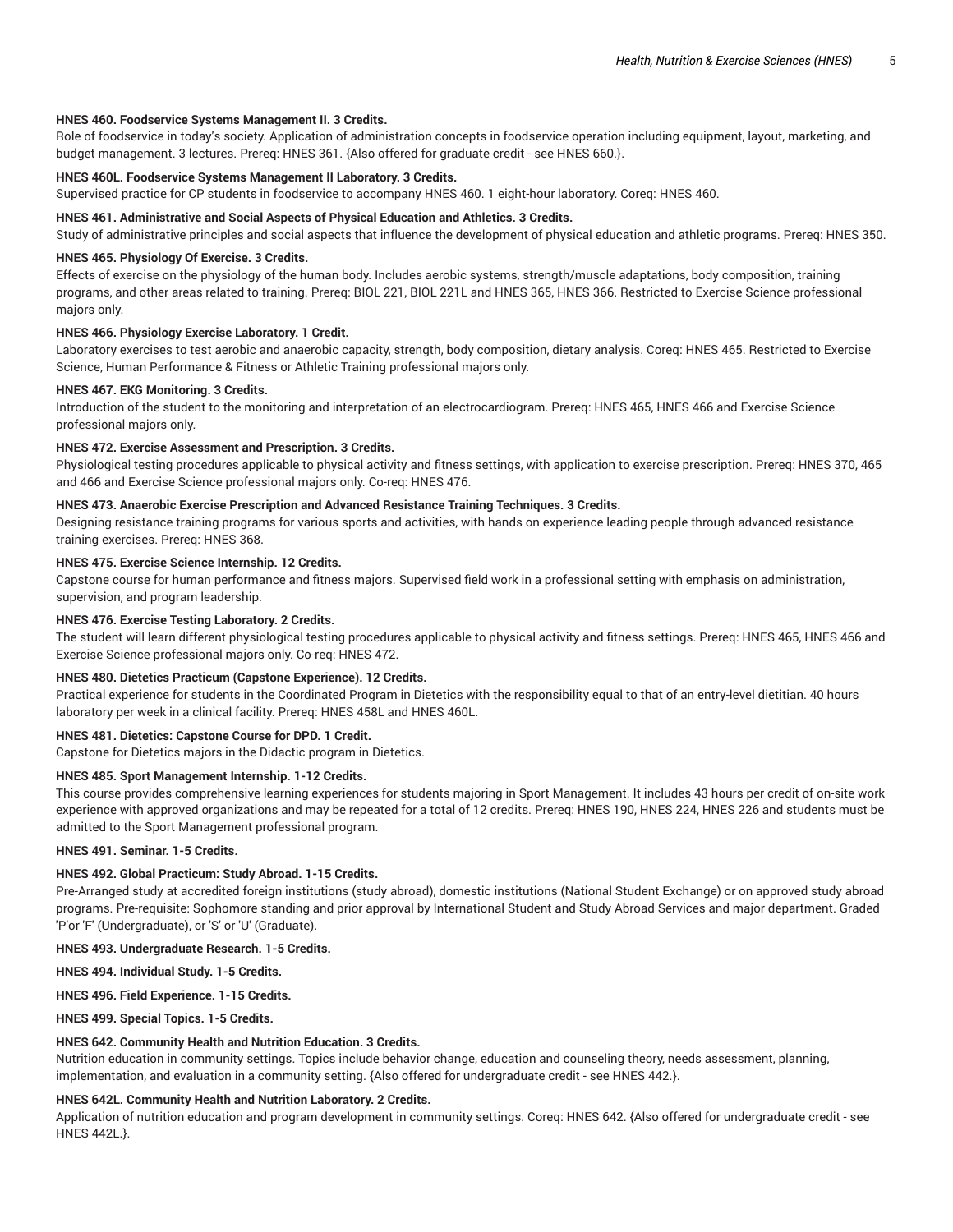# **HNES 652. Nutrition, Health and Aging. 3 Credits.**

Physiological changes with aging and their relationship to food habits and nutritional need. Common nutritional health problems with emphasis on prevention and treatment. 3 lectures. {Also offered for undergraduate credit - see HNES 452.}.

# **HNES 655. Sports Nutrition. 3 Credits.**

Provides both current research and the translation of research findings into practical advice, offering unique insights on how nutrition can be used to design and effectively implement the optimal diet for performance. {Also offered for undergraduate credit - see HNES 455.}.

# **HNES 658. Advanced Medical Nutrition Therapy. 3-4 Credits.**

Principles in the nutrition care of patients with conditions requiring nutrition care. 3-4 lectures. Prereq: HNES 354. Restrictions: Section 1: Non-GPIDEA, Dietetics Professional Standing Section 2 and 3: Registered Dietitian (RD) or be RD¿eligible, In GPIDEA Dietetics Program {Also offered for undergraduate credit - see HNES 458.}.

# **HNES 660. Foodservice Systems Management II. 3 Credits.**

Role of foodservice in today's society. Application of administration concepts in foodservice operation including equipment, layout, marketing, and budget management. {Also offered for undergraduate credit - see HNES 460.}.

# **HNES 690. Graduate Seminar. 1-3 Credits.**

**HNES 696. Special Topics. 1-5 Credits.**

# **HNES 700. Research in Physical Education and Sport. 3 Credits.**

This course is designed to help teachers and coaches in the field better understand the process of conducting classroom/sport setting research through practitioner inquiry.

# **HNES 701. Leadership and Supervision. 3 Credits.**

This course provides an introduction to leadership and supervision in physical education and sport settings. The course is designed to provide students with skills, techniques, and practices for successful leadership and supervision. Prereq: Must be accepted into the MS option of Leadership in Physical Education and Sports.

# **HNES 702. Introduction to Advanced AT and Professionalism. 1 Credit.**

This course will include discussion of the expectations and responsibilities of the post-professional athletic trainer's transition into graduate school and as a professional healthcare provider. The content will be focused on information and tools to adjust to the new roles and responsibilities.

# **HNES 703. Graduate Biomechanics of Sport and Exercise. 3 Credits.**

This course is designed to increase the knowledge and students understanding of the biomechanical principles behind training, sport, and physical activity.

# **HNES 704. Psychological Foundation of Sport & Physical Activity. 3 Credits.**

Comprehensive description of sport psychology, application of concepts to sport performance improvements as well as other areas in physical activity.

# **HNES 705. Analysis of Sport Skill Instruction and Acquisition. 3 Credits.**

This course is designed to discuss theories of instruction in physical education and sport and the principles of motor learning. It includes the analysis of the learning process in relation to motor development and the role of the teacher and/or coach.

# **HNES 707. Sport in American Society. 3 Credits.**

This course provides students with a better understanding of the relationship of sport to American culture and society. Course materials focus on the application of the sociological perspective to a variety of topics.

# **HNES 708. Positive Youth Development through Sport. 3 Credits.**

This course is intended to increase student awareness and understanding of important issues and concerns in contemporary youth sport. Restrictions: Restricted to LPES graduate students.

# **HNES 709. Leadership Influence in Physical Education and Sport. 3 Credits.**

This course is intended to increase student awareness and understanding of contemporary issues related to leadership in physical education sport. Prereq: restricted to LPES graduate students.

# **HNES 710. Introduction to Research Design and Methods in HNES. 3 Credits.**

This course is intended to prepare students to conduct research by discussing basic research designs and methods. Students will begin to develop topics, write research questions and identify appropriate methods to answer the questions for a thesis or research project. During this course students will write section(s) of their proposals or chapters and receive feedback. This course also reviews grant writing.

# **HNES 711. Physical Education Curriculum. 3 Credits.**

To provide an understanding of the role and importance of physical education in today's society, steps involved in curriculum planning, trends and issues in physical education curriculum and to orient students to various ideas in physical education curriculum design.

# **HNES 712. Principles of Management. 3 Credits.**

This course is designed to study the principles of management for the improvement of various phases of the learning process of teaching, coaching, and leadership. Students will develop a comprehensive foundation on the fundamentals of management. Prereq: Must be accepted into the MS option of Leadership in Physical Education and Sport.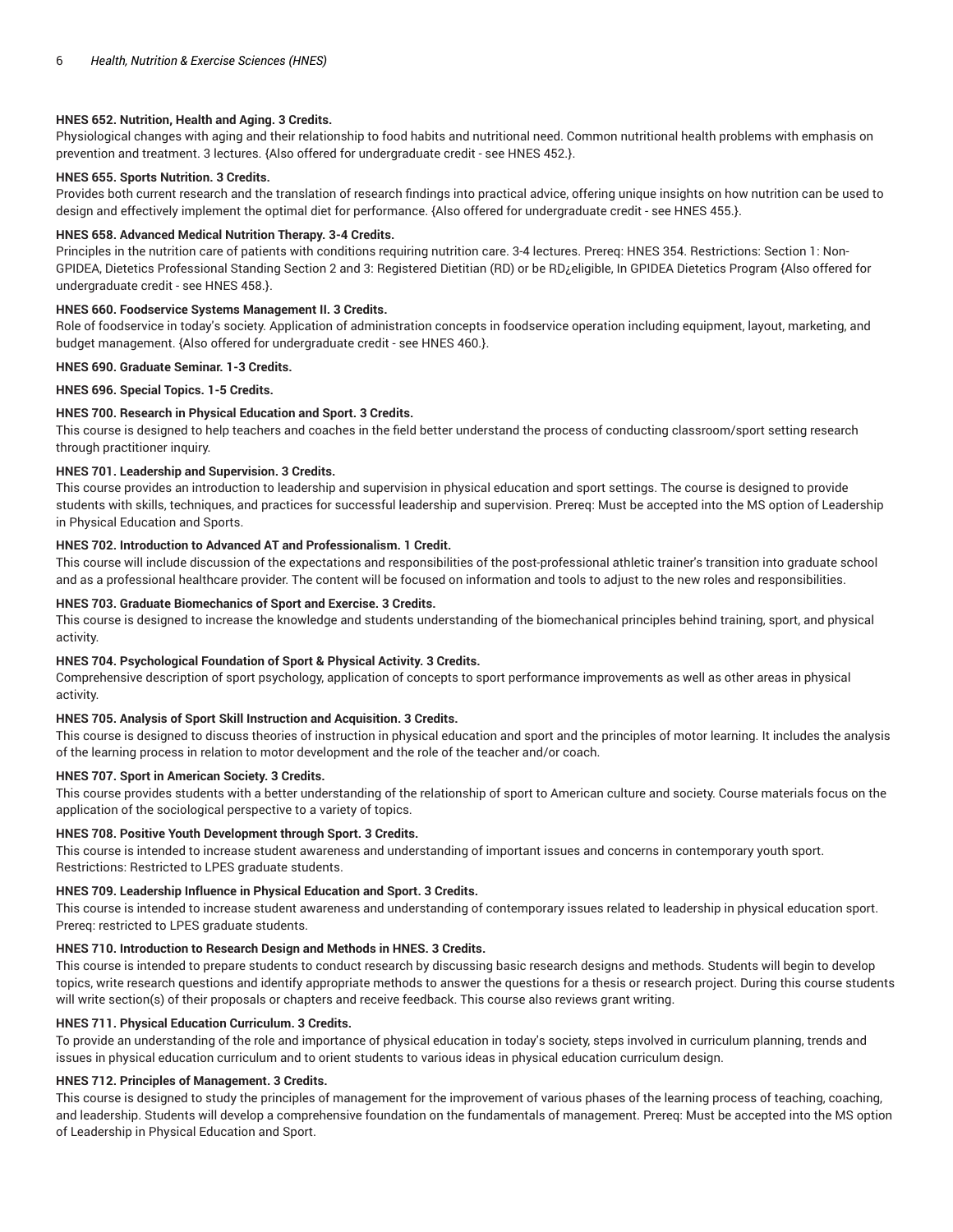### **HNES 713. Graduate Exercise Physiology. 3 Credits.**

Comprehensive state-of-the-art review of the current knowledge of the physiological responses to exercise.

### **HNES 714. Legal Liability in HPER. 3 Credits.**

Focused on risk management and legal liability in health, physical education, and recreation. Overview of civil and criminal law related to sports and recreation.

### **HNES 715. Teaching Concepts-Based Fitness. 3 Credits.**

This course will cover topics directly related to the teaching of concepts-based health-related fitness in K-12 physical education. The overall aim is to help students have a better theoretical and practical understanding of the role of fitness education in contemporary physical education. The main goal of this course is to prepare students so that they can teach concepts-based health-related components to students in a public school setting.

### **HNES 716. Financial Management in Sport. 3 Credits.**

This course discusses financial strategies related to sport entities and recreation and leisure-based organizations. This course will examine business structures, sources of capital, and theories of financial management in the sport enterprise and recreation industry. A large portion of this class is the creation of a comprehensive report in which the student critically examines and analyzes the financial feasibility of a local sport or recreational endeavor. Prereq: Eligible students are those enrolled in the Leadership in Physical Education and Sport Master Program at NDSU.

### **HNES 719. Public Health Nutrition. 3 Credits.**

This course provides information and activities related to the broad topic of public health nutrition and will focus on how nutrition research, policies and programs impact populations. Students will gain a broader understanding of public health nutrition through case studies, discussions and experiential learning experiences.

### **HNES 720. Advanced Emergency Care. 3 Credits.**

This course will introduce advanced emergency care techniques as well as reinforce basic knowledge already learned in previous course work. Certified Athletic Trainers are expected to perform life-saving measures and this course will develop the skills needed to treat athletes and lay public with evidence based medical care.

### **HNES 722. Evidence Based Orthopedic Evaluation. 3 Credits.**

This course will involve investigation, discussion, and reflection of the research on clinical orthopedic special tests to allow the student to implement evidence based clinical examinations.

### **HNES 723. Advanced Techniques in Sports Medicine. 3 Credits.**

This course will review current research in the latest and most advanced techniques in sports medicine.

# **HNES 724. Nutrition Education. 3 Credits.**

Principles and practices of teaching individuals and groups to translate nutrition knowledge into action. Emphasis on research in evaluation of nutrition education.

# **HNES 726. Nutrition in Wellness. 3 Credits.**

Course will address wellness promotion through nutrition. Nutritional risk and protective factors will be examined as they relate to public health and individual nutrition.

### **HNES 727. Physical Activity Epidemiology. 3 Credits.**

Review of the evidence on the associations between physical activity and chronic diseases, and effects of physical activity on health. Understanding and discussion regarding how the methods of epidemiology are being used to scientifically confirm that physical inactivity is a burden on public health and what can be done about it.

# **HNES 728. Current Issues in Dietetics. 3 Credits.**

Environmental scanning of trends in dietetics, with the impact of changes in global, economic, social, ethical, political, legal, technological, and ecological areas on healthcare and on dietetics practice.

### **HNES 729. Grant Writing for the Health Professional. 3 Credits.**

Steps needed for successful grant applications. Identification of funding sources and completion of the application form. Designed for Registered Dietitians.

### **HNES 730. Fundamentals of Leadership. 3 Credits.**

An appreciation of the basic principles of leadership by gaining an insight into one's own leadership abilities and developing the practical skills necessary to function as a leader in a realistic context.

#### **HNES 731. Governance in Sport. 3 Credits.**

This course examines how sport organizations interact and coordinate with numerous policy actors from inside and outside the sport realm to facilitate and coordinate the mechanisms of governance.

### **HNES 732. Foodservice Operation Management. 3 Credits.**

In-depth analysis of several critical foodservice operations management decisions and development of analytical skills needed in solving operation management problems encountered in the foodservice industry.

### **HNES 733. Food Writing for Professionals. 3 Credits.**

This course focuses on the writing skills needed by the food professional in order to communicate effectively in writing about food and food-related topics.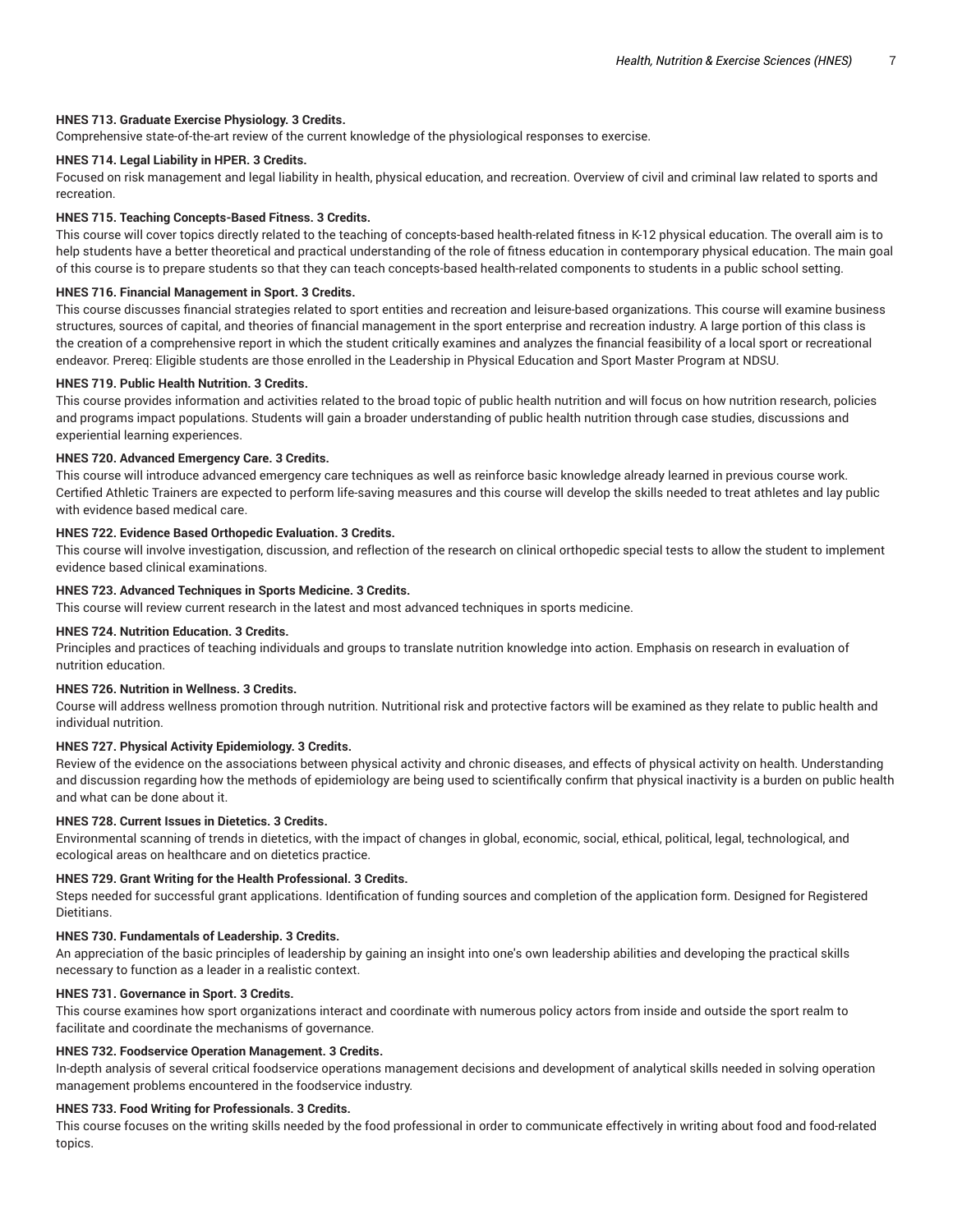# **HNES 734. Foodservice Systems within Healthcare. 3 Credits.**

A comprehensive review of today's health care institutions and their response to the economic, social/ethical, political/legal, technological, and ecological environments. Prereq: must be enrolled in the GPIDEA HNES: Option in Dietetics.

# **HNES 735. Nutrition and Human Performance. 3 Credits.**

This course is designed for students to develop an understanding of nutrition based upon knowledge of the biochemical and physiological process and functions of specific nutrients in meeting nutritional requirements. The course emphasizes the relationship of optimal nutrition and physical efficiency and performance.

### **HNES 736. Ethical Leadership. 3 Credits.**

This course looks at the various ethical situations coaches encounter within organizations and with other coaches and athletes. Students will gain an understanding of the ethical dimensions of sport and develop strategies to facilitate ethical coaching practices and encourage athletes to recognize and understand the importance of ethics in sport. Prereq: restricted to LPES graduate students only.

### **HNES 740. Maternal and Child Nutrition. 3 Credits.**

Behavioral, physiological and public health issues impacting dietary and nutritional factors that support normal growth and development. Focuses on the early stages of the life cycle: gestation, lactation, infancy, preschool, school age and adolescence.

### **HNES 741. International Nutrition. 3 Credits.**

Presents major nutritional problems that influence the health, survival, and developmental capacity of populations in developing societies. Covers approaches implemented at the household, community, national, and international levels to improve nutritional status.

### **HNES 742. Nutrition: A Focus on Life Stages. 3 Credits.**

The influence of normal physiological stresses on nutritional needs throughout the life span will be explored. Evaluating nutritional status at different stages of life and identifying appropriate needs and services will be included.

### **HNES 743. Obesity Across the Lifespan. 3 Credits.**

This course emphasizes obesity in a population from childhood to the adult with attention to the impact of obese conditions on disease development throughout the life cycle.

### **HNES 744. Dietary and Herbal Supplements. 3 Credits.**

Explore the safety and efficacy of botanical/herbal and dietary supplements in health applications including dietary supplementation in the prevention and treatment of chronic illness.

# **HNES 746. Nutrition and Health Disparities. 3 Credits.**

This course is an examination of nutrition and health disparities in the U.S. Identification of sociocultural determinants of health and their influence on nutrition and health outcomes. Exploration of interdisciplinary strategies to reduce nutrition and health disparities.

### **HNES 747. Understanding Food Culture. 3 Credits.**

This course is designed as a survey of topics that affect how we perceive food in the modern world. Food is examined as a badge of cultural identity, a focus of media scrutiny and promotion, a symbol of religion, and a driver of technology.

### **HNES 748. Nutritional Epidemiology. 3 Credits.**

Methods and issues involved in understand and conducting studies on the relationship between human diet and disease. Recommended: graduate level statistics course.

### **HNES 750. Advanced Human Nutrition: Macronutrients. 3 Credits.**

Physiological and biochemical aspects of macronutrients of human nutrition.

### **HNES 751. Metabolism of Micronutrients. 3 Credits.**

This course focuses on nutrition that integrates mechanisms and interactions of vitamins and minerals from the cellular level, through the integration and regulation of metabolism in the whole organism.

### **HNES 752. Phytochemicals. 3 Credits.**

Overview of phytochemicals (non-nutritive biologically active compounds) from fruits, vegetables, cereals and oilseeds with implications related to chemistry, physiological functions, and potential health implications.

### **HNES 753. Nutrigenomics and Advanced Lipid Metabolism in Human Nutrition. 3 Credits.**

Concepts of how nutrients regulate gene expression (nutrigenomics) and how an individual's genotype influences their nutrient requirements (nutrigenetics). This course will focus on the unique role of lipids in nutritional genomics and chronic disease. Students must be enrolled in the M.S. in Dietetics program (GPIDEA).

# **HNES 754. Assessment in Nutrition and Exercise Science. 3 Credits.**

Techniques to assess nutritional status, physical fitness status and how to interpret the information received.

# **HNES 756. Pediatric Clinical Nutrition. 3 Credits.**

The physiological, biochemical and nutritional aspects of disease processes relevant to infants and children up to 18 years of age, including inborn errors of metabolism, food hypersensitivity, obesity, and diseases of the major organ systems. Prereq: HNES 755.

# **HNES 757. Nutritional Aspects of Oncology. 3 Credits.**

Basic cancer biology and the relationship between nutrition and cancer, the role of nutrition in specific cancers, and information for cancer prevention programs and how to apply this information in patient management.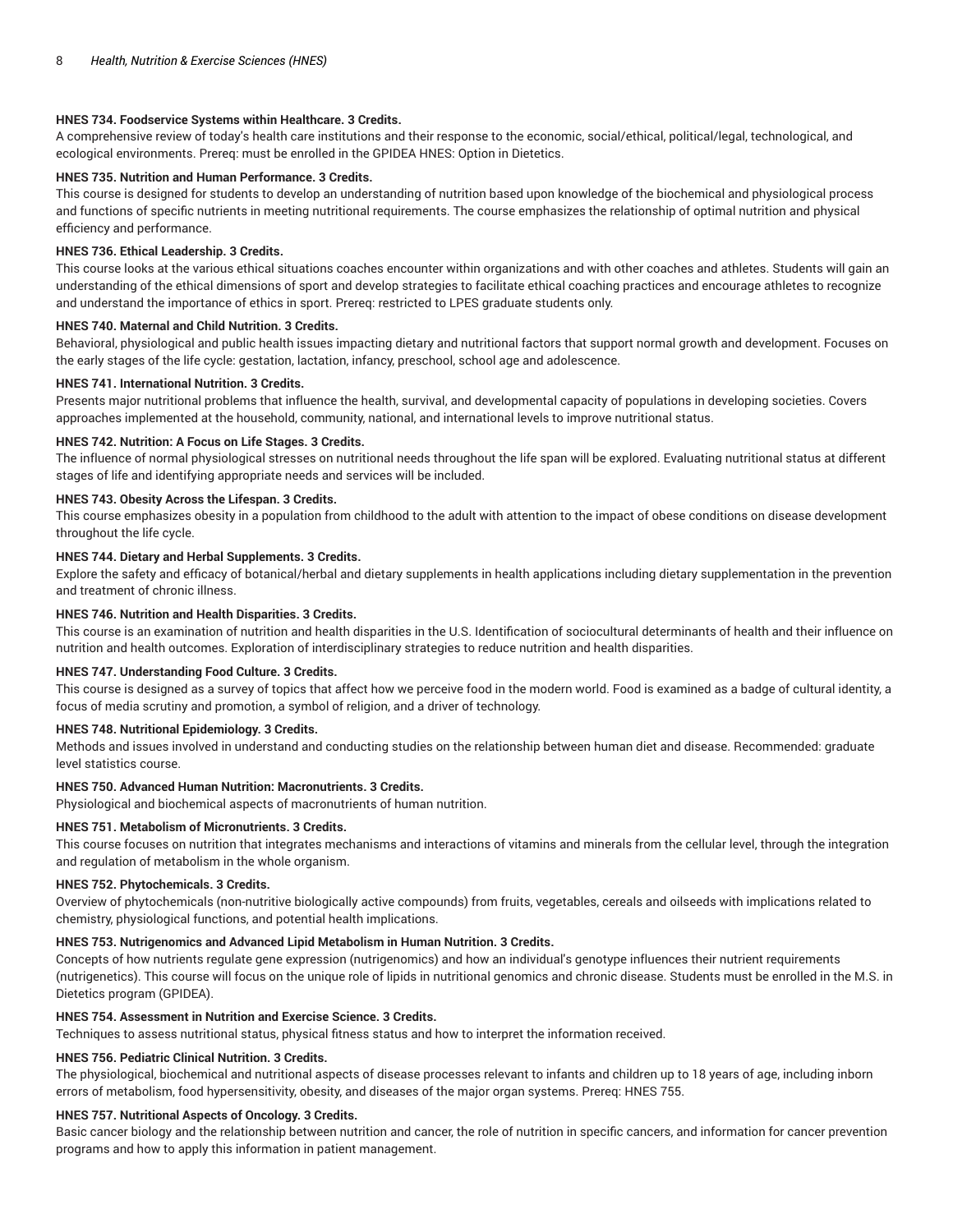### **HNES 758. Clinical Aspects of Nutrition Support. 3 Credits.**

Specialized nutrition assessment and support. Review of energy expenditure and substrate utilization in disease states. Methods for the initiation and management of enteral and parenteral nutrition therapy. Evaluation of nutrition support selected disease states.

# **HNES 759. Nutrition and Immunology. 3 Credits.**

Principles and issues related to nutrition and immunology. Impact of nutrients and nutritional status on immune responses. Impact of disease states on nutritional status.

### **HNES 760. Skeletal Muscle Physiology. 3 Credits.**

This course is designed to provide students with an in-depth analysis of the structure and function of skeletal muscle. Course material ranges from skeletal muscle microanatomy and physiology to advanced topics in neuromuscular physiology.

# **HNES 761. Physiological and Fitness Assessment in Exercise Science. 3 Credits.**

Instruction and practical guidelines of different physiological and fitness assessments in exercise science.

### **HNES 762. Exercise Endocrinology. 3 Credits.**

A comprehensive review of the endocrine system with a specific emphasis on the hormonal response to exercise. Prereq: MS or PhD level students only.

### **HNES 765. Orthopedic Appliances. 3 Credits.**

Application of common casting and bracing techniques.

#### **HNES 770. Evidence Based Research and Practice. 2 Credits.**

This course introduces students to current evidence based research methods and the importance of conducting and interpreting athletic training research. Prereq: HNES 780.

### **HNES 772. Prevention and Health Promotion in Athletic Training. 2 Credits.**

General nutrition, prevention and health promotion concepts, and psychosocial and mental health aspects in athletic training. Prereq: HNES 770.

# **HNES 773. Athletic Training Capstone. 2 Credits.**

Comprehensive review of patient case scenarios using evidence-based practice for clinical integration as a healthcare professional. Prereq: HNES 774, HNES 776.

#### **HNES 774. Therapeutic Exercise. 3 Credits.**

Therapeutic interventions involving rehabilitative techniques, equipment, and activities using body movements to enhance function, prevent impairments and activity restrictions to maximize participation and health-related quality of life.. Prereq: HNES 782.

### **HNES 775. Therapeutic Modalities. 3 Credits.**

Therapeutic interventions involving contemporary modalities to prevent and treat orthopedic injuries to restore and enhance function and maximize participation and health-related quality of life. Prereq: HNES 770.

#### **HNES 776. Non-Orthopedic Assessment. 2 Credits.**

Clinical evaluation and diagnosis of non orthopedic conditions and illnesses. Prereq: HNES 782.

# **HNES 777. Scholarly Writing and Presenting in HNES. 3 Credits.**

This course is designed for students pursuing their Master or Doctorate degree who are currently writing a proposal or a chapter of their thesis or dissertation. Class sessions cover the conventions for each chapter of the thesis/dissertation, analytical reading of research articles in the areas of HNES, and effective methods of presenting research.

### **HNES 778. Athletic Training Administration and Professional Development. 3 Credits.**

Understand the health care system and professional competence as related to athletic training. Prereq: HNES 776.

### **HNES 780. Athletic Training Techniques. 3 Credits.**

Exposure to a variety of fundamental athletic training skills and techniques. Prereq: Admission to the Master of Athletic Training program.

### **HNES 781. Orthopedic Assessment I. 4 Credits.**

Clinical evaluation and diagnosis of the lower extremity. Prereq: HNES 780.

# **HNES 782. Orthopedic Assessment II. 5 Credits.**

Clinical evaluation and diagnosis of the upper extremity, head, and spine. Prereq: HNES 781.

### **HNES 786. Diagnostic Ultrasound - Shoulder and Knee Basics. 3 Credits.**

This course will introduce students to the normal tissue characteristics, common pathology characteristics and shoulder and knee evaluation protocols with musculoskeletal ultrasound.

# **HNES 787. Evidence Based Therapeutic Modalities. 3 Credits.**

An advanced comprehensive examination of therapeutic modalities through readings, discussions, hands-on practice, and research. Emphasis will be on the current literature, how recent research fits into clinical practice, and new modalities/techniques.

# **HNES 788. Diagnostic Ultrasound - Case Studies and Ankle Basics. 3 Credits.**

This course will introduce students to the normal tissue characteristics and common pathology characteristics of the ankle evaluation protocol with musculoskeletal ultrasound. In addition, students will perform shoulder, knee and ankle evaluations on patients in the clinical setting (NDSU Athletic Training Room) to practice their diagnostic ultrasound examination skills and have a better understanding of common pathologies.